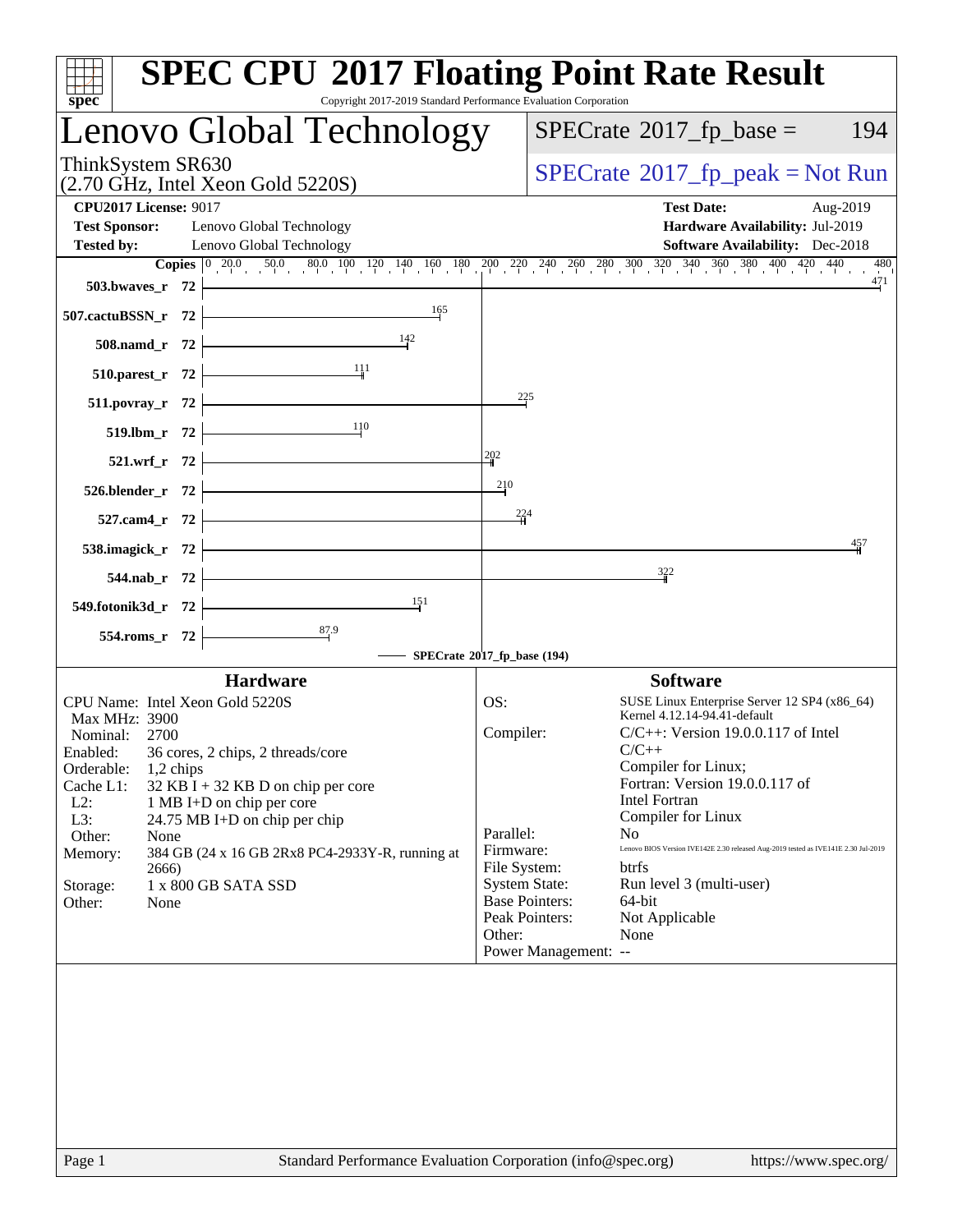

#### **[SPEC CPU](http://www.spec.org/auto/cpu2017/Docs/result-fields.html#SPECCPU2017FloatingPointRateResult)[2017 Floating Point Rate Result](http://www.spec.org/auto/cpu2017/Docs/result-fields.html#SPECCPU2017FloatingPointRateResult)** Copyright 2017-2019 Standard Performance Evaluation Corporation

# Lenovo Global Technology

 $SPECTate$ <sup>®</sup>[2017\\_fp\\_base =](http://www.spec.org/auto/cpu2017/Docs/result-fields.html#SPECrate2017fpbase) 194

(2.70 GHz, Intel Xeon Gold 5220S)

 $SPECTate@2017_fp\_peak = Not Run$ 

**[Test Sponsor:](http://www.spec.org/auto/cpu2017/Docs/result-fields.html#TestSponsor)** Lenovo Global Technology **[Hardware Availability:](http://www.spec.org/auto/cpu2017/Docs/result-fields.html#HardwareAvailability)** Jul-2019 **[Tested by:](http://www.spec.org/auto/cpu2017/Docs/result-fields.html#Testedby)** Lenovo Global Technology **[Software Availability:](http://www.spec.org/auto/cpu2017/Docs/result-fields.html#SoftwareAvailability)** Dec-2018

**[CPU2017 License:](http://www.spec.org/auto/cpu2017/Docs/result-fields.html#CPU2017License)** 9017 **[Test Date:](http://www.spec.org/auto/cpu2017/Docs/result-fields.html#TestDate)** Aug-2019

#### **[Results Table](http://www.spec.org/auto/cpu2017/Docs/result-fields.html#ResultsTable)**

|                                               | <b>Base</b>   |                |                |                |            | <b>Peak</b>    |            |               |                |              |                |              |                |              |
|-----------------------------------------------|---------------|----------------|----------------|----------------|------------|----------------|------------|---------------|----------------|--------------|----------------|--------------|----------------|--------------|
| <b>Benchmark</b>                              | <b>Copies</b> | <b>Seconds</b> | Ratio          | <b>Seconds</b> | Ratio      | <b>Seconds</b> | Ratio      | <b>Copies</b> | <b>Seconds</b> | <b>Ratio</b> | <b>Seconds</b> | <b>Ratio</b> | <b>Seconds</b> | <b>Ratio</b> |
| 503.bwayes_r                                  | 72            | 1533           | 471            | 1532           | 471        | 1533           | 471        |               |                |              |                |              |                |              |
| 507.cactuBSSN r                               | 72            | 553            | 165            | 553            | 165        | 553            | <b>165</b> |               |                |              |                |              |                |              |
| $508$ .namd $r$                               | 72            | 481            | 142            | 480            | 142        | 481            | 142        |               |                |              |                |              |                |              |
| 510.parest_r                                  | 72            | 1689           | 112            | 1700           | 111        | 1698           | <b>111</b> |               |                |              |                |              |                |              |
| 511.povray_r                                  | 72            | 748            | 225            | 747            | 225        | 748            | 225        |               |                |              |                |              |                |              |
| 519.lbm r                                     | 72            | 689            | 110            | 689            | <b>110</b> | 689            | 110        |               |                |              |                |              |                |              |
| $521.wrf$ r                                   | 72            | 799            | 202            | 804            | 201        | 800            | 202        |               |                |              |                |              |                |              |
| 526.blender r                                 | 72            | 521            | 210            | 522            | 210        | <u>521</u>     | 210        |               |                |              |                |              |                |              |
| $527$ .cam $4r$                               | 72            | 563            | 224            | 569            | 221        | 561            | 225        |               |                |              |                |              |                |              |
| 538.imagick_r                                 | 72            | 393            | 455            | 392            | 457        | 391            | 458        |               |                |              |                |              |                |              |
| $544$ .nab_r                                  | 72            | 376            | 322            | 378            | 321        | 376            | 323        |               |                |              |                |              |                |              |
| 549.fotonik3d r                               | 72            | 1865           | 150            | 1853           | 151        | 1856           | 151        |               |                |              |                |              |                |              |
| $554$ .roms $_r$                              | 72            | 1302           | 87.9           | 1301           | 88.0       | 1307           | 87.5       |               |                |              |                |              |                |              |
| $SPECrate$ <sup>®</sup> 2017_fp_base =<br>194 |               |                |                |                |            |                |            |               |                |              |                |              |                |              |
| $SPECrate^{\circ}2017$ fp peak =              |               |                | <b>Not Run</b> |                |            |                |            |               |                |              |                |              |                |              |

Results appear in the [order in which they were run.](http://www.spec.org/auto/cpu2017/Docs/result-fields.html#RunOrder) Bold underlined text [indicates a median measurement.](http://www.spec.org/auto/cpu2017/Docs/result-fields.html#Median)

#### **[Submit Notes](http://www.spec.org/auto/cpu2017/Docs/result-fields.html#SubmitNotes)**

 The numactl mechanism was used to bind copies to processors. The config file option 'submit' was used to generate numactl commands to bind each copy to a specific processor. For details, please see the config file.

### **[Operating System Notes](http://www.spec.org/auto/cpu2017/Docs/result-fields.html#OperatingSystemNotes)**

Stack size set to unlimited using "ulimit -s unlimited"

### **[General Notes](http://www.spec.org/auto/cpu2017/Docs/result-fields.html#GeneralNotes)**

Environment variables set by runcpu before the start of the run: LD\_LIBRARY\_PATH = "/home/cpu2017-1.0.5-ic19/lib/intel64"

 Binaries compiled on a system with 1x Intel Core i9-799X CPU + 32GB RAM memory using Redhat Enterprise Linux 7.5 Transparent Huge Pages enabled by default Prior to runcpu invocation Filesystem page cache synced and cleared with: sync; echo 3> /proc/sys/vm/drop\_caches runcpu command invoked through numactl i.e.: numactl --interleave=all runcpu <etc> NA: The test sponsor attests, as of date of publication, that CVE-2017-5754 (Meltdown) is mitigated in the system as tested and documented.

**(Continued on next page)**

| Page 2 | Standard Performance Evaluation Corporation (info@spec.org) | https://www.spec.org/ |
|--------|-------------------------------------------------------------|-----------------------|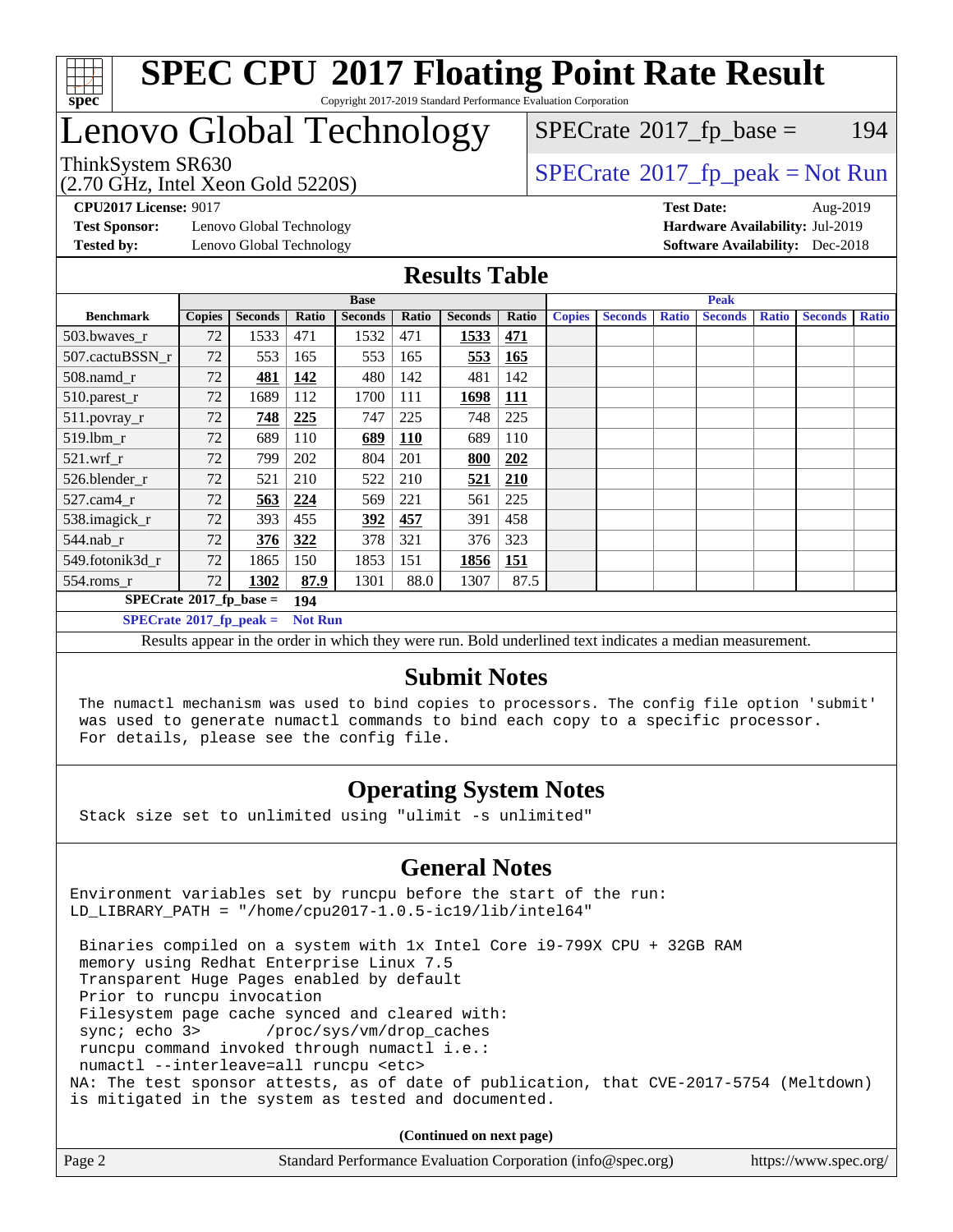

# **[SPEC CPU](http://www.spec.org/auto/cpu2017/Docs/result-fields.html#SPECCPU2017FloatingPointRateResult)[2017 Floating Point Rate Result](http://www.spec.org/auto/cpu2017/Docs/result-fields.html#SPECCPU2017FloatingPointRateResult)**

Copyright 2017-2019 Standard Performance Evaluation Corporation

## Lenovo Global Technology

 $SPECTate$ <sup>®</sup>[2017\\_fp\\_base =](http://www.spec.org/auto/cpu2017/Docs/result-fields.html#SPECrate2017fpbase) 194

(2.70 GHz, Intel Xeon Gold 5220S)

ThinkSystem SR630<br>  $SPECrate^{\circ}2017$  $SPECrate^{\circ}2017$  fp\_peak = Not Run

**[Test Sponsor:](http://www.spec.org/auto/cpu2017/Docs/result-fields.html#TestSponsor)** Lenovo Global Technology **[Hardware Availability:](http://www.spec.org/auto/cpu2017/Docs/result-fields.html#HardwareAvailability)** Jul-2019 **[Tested by:](http://www.spec.org/auto/cpu2017/Docs/result-fields.html#Testedby)** Lenovo Global Technology **[Software Availability:](http://www.spec.org/auto/cpu2017/Docs/result-fields.html#SoftwareAvailability)** Dec-2018

**[CPU2017 License:](http://www.spec.org/auto/cpu2017/Docs/result-fields.html#CPU2017License)** 9017 **[Test Date:](http://www.spec.org/auto/cpu2017/Docs/result-fields.html#TestDate)** Aug-2019

#### **[General Notes \(Continued\)](http://www.spec.org/auto/cpu2017/Docs/result-fields.html#GeneralNotes)**

Yes: The test sponsor attests, as of date of publication, that CVE-2017-5753 (Spectre variant 1) is mitigated in the system as tested and documented. Yes: The test sponsor attests, as of date of publication, that CVE-2017-5715 (Spectre variant 2) is mitigated in the system as tested and documented. Yes: The test sponsor attests, as of date of publication, that CVE-2018-3640 (Spectre variant 3a) is mitigated in the system as tested and documented. Yes: The test sponsor attests, as of date of publication, that CVE-2018-3639 (Spectre variant 4) is mitigated in the system as tested and documented.

#### **[Platform Notes](http://www.spec.org/auto/cpu2017/Docs/result-fields.html#PlatformNotes)**

Page 3 Standard Performance Evaluation Corporation [\(info@spec.org\)](mailto:info@spec.org) <https://www.spec.org/> BIOS configuration: Choose Operating Mode set to Maximum Performance Choose Operating Mode set to Custom Mode C-states set to Legacy SNC set to Enable DCU Streamer Prefetcher set to Disable Trusted Execution Technology set to Enable Stale AtoS set to Enable LLC dead line alloc set to Disable Patrol Scrub set to Disable Sysinfo program /home/cpu2017-1.0.5-ic19/bin/sysinfo Rev: r5974 of 2018-05-19 9bcde8f2999c33d61f64985e45859ea9 running on linux-x8si Sat Aug 17 08:43:33 2019 SUT (System Under Test) info as seen by some common utilities. For more information on this section, see <https://www.spec.org/cpu2017/Docs/config.html#sysinfo> From /proc/cpuinfo model name : Intel(R) Xeon(R) Gold 5220S CPU @ 2.70GHz 2 "physical id"s (chips) 72 "processors" cores, siblings (Caution: counting these is hw and system dependent. The following excerpts from /proc/cpuinfo might not be reliable. Use with caution.) cpu cores : 18 siblings : 36 physical 0: cores 0 1 2 3 4 8 9 10 11 16 17 18 19 20 24 25 26 27 physical 1: cores 0 1 2 3 4 8 9 10 11 16 17 18 19 20 24 25 26 27 From lscpu: Architecture: x86\_64 CPU op-mode(s): 32-bit, 64-bit Byte Order: Little Endian  $CPU(s):$  72 On-line CPU(s) list: 0-71 **(Continued on next page)**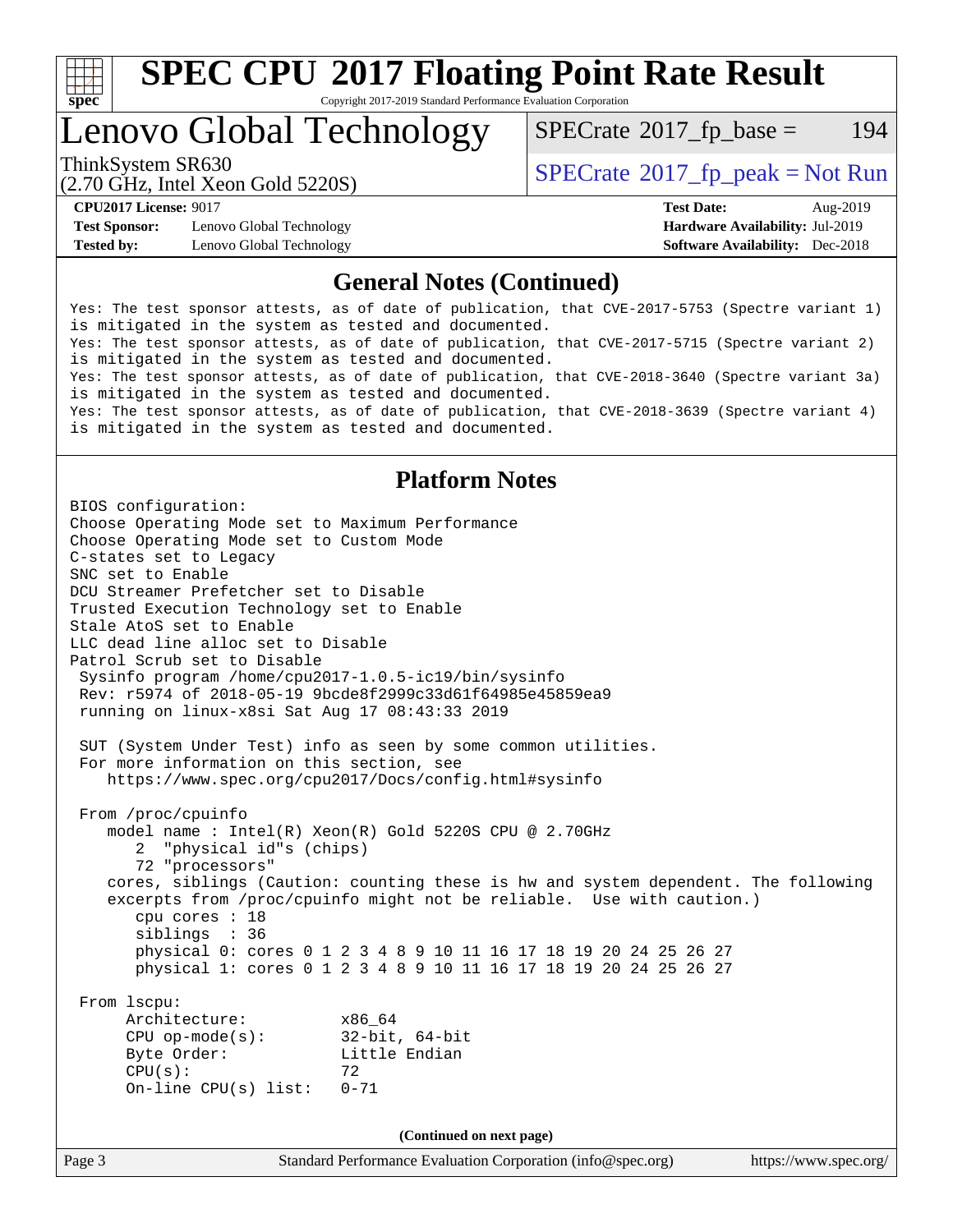

# **[SPEC CPU](http://www.spec.org/auto/cpu2017/Docs/result-fields.html#SPECCPU2017FloatingPointRateResult)[2017 Floating Point Rate Result](http://www.spec.org/auto/cpu2017/Docs/result-fields.html#SPECCPU2017FloatingPointRateResult)**

Copyright 2017-2019 Standard Performance Evaluation Corporation

Lenovo Global Technology

 $SPECTate@2017_fp\_base = 194$ 

(2.70 GHz, Intel Xeon Gold 5220S)

ThinkSystem SR630<br>  $(2.70 \text{ GHz})$  Intel Xeon Gold 5220S)

**[CPU2017 License:](http://www.spec.org/auto/cpu2017/Docs/result-fields.html#CPU2017License)** 9017 **[Test Date:](http://www.spec.org/auto/cpu2017/Docs/result-fields.html#TestDate)** Aug-2019

**[Test Sponsor:](http://www.spec.org/auto/cpu2017/Docs/result-fields.html#TestSponsor)** Lenovo Global Technology **[Hardware Availability:](http://www.spec.org/auto/cpu2017/Docs/result-fields.html#HardwareAvailability)** Jul-2019 **[Tested by:](http://www.spec.org/auto/cpu2017/Docs/result-fields.html#Testedby)** Lenovo Global Technology **[Software Availability:](http://www.spec.org/auto/cpu2017/Docs/result-fields.html#SoftwareAvailability)** Dec-2018

**[Platform Notes \(Continued\)](http://www.spec.org/auto/cpu2017/Docs/result-fields.html#PlatformNotes)**

| Thread(s) per core:                                                                 | 2                                                                                    |  |  |  |  |
|-------------------------------------------------------------------------------------|--------------------------------------------------------------------------------------|--|--|--|--|
| Core(s) per socket:                                                                 | 18                                                                                   |  |  |  |  |
| Socket(s):                                                                          | 2                                                                                    |  |  |  |  |
| NUMA $node(s):$                                                                     | 4                                                                                    |  |  |  |  |
| Vendor ID:                                                                          | GenuineIntel                                                                         |  |  |  |  |
| CPU family:                                                                         | 6                                                                                    |  |  |  |  |
| Model:                                                                              | 85                                                                                   |  |  |  |  |
| Model name:                                                                         | $Intel(R) Xeon(R) Gold 5220S CPU @ 2.70GHz$                                          |  |  |  |  |
| Stepping:                                                                           | 7                                                                                    |  |  |  |  |
| CPU MHz:                                                                            | 2700.000                                                                             |  |  |  |  |
| $CPU$ max $MHz$ :                                                                   | 3900.0000                                                                            |  |  |  |  |
| CPU min MHz:                                                                        | 1000.0000                                                                            |  |  |  |  |
| BogoMIPS:                                                                           | 5400.00                                                                              |  |  |  |  |
| Virtualization:                                                                     | $VT - x$                                                                             |  |  |  |  |
| $L1d$ cache:                                                                        | 32K                                                                                  |  |  |  |  |
| Lli cache:<br>$L2$ cache:                                                           | 32K                                                                                  |  |  |  |  |
| L3 cache:                                                                           | 1024K                                                                                |  |  |  |  |
| NUMA node0 CPU(s):                                                                  | 25344K<br>$0-2, 5, 6, 9, 10, 14, 15, 36-38, 41, 42, 45, 46, 50, 51$                  |  |  |  |  |
| NUMA nodel CPU(s):                                                                  | 3, 4, 7, 8, 11-13, 16, 17, 39, 40, 43, 44, 47-49, 52, 53                             |  |  |  |  |
| NUMA node2 CPU(s):                                                                  | 18-20, 23, 24, 27, 28, 32, 33, 54-56, 59, 60, 63, 64, 68, 69                         |  |  |  |  |
| NUMA node3 CPU(s):                                                                  | 21, 22, 25, 26, 29-31, 34, 35, 57, 58, 61, 62, 65-67, 70, 71                         |  |  |  |  |
| Flaqs:<br>fpu vme de pse tsc msr pae mce cx8 apic sep mtrr pge mca cmov             |                                                                                      |  |  |  |  |
|                                                                                     | pat pse36 clflush dts acpi mmx fxsr sse sse2 ss ht tm pbe syscall nx pdpelgb rdtscp  |  |  |  |  |
| lm constant_tsc art arch_perfmon pebs bts rep_good nopl xtopology nonstop_tsc cpuid |                                                                                      |  |  |  |  |
| aperfmperf pni pclmulqdq dtes64 monitor ds_cpl vmx smx est tm2 ssse3 sdbg fma cx16  |                                                                                      |  |  |  |  |
| xtpr pdcm pcid dca sse4_1 sse4_2 x2apic movbe popcnt tsc_deadline_timer aes xsave   |                                                                                      |  |  |  |  |
|                                                                                     | avx f16c rdrand lahf_lm abm 3dnowprefetch cpuid_fault epb cat_13 cdp_13              |  |  |  |  |
|                                                                                     | invpcid_single intel_ppin ssbd mba ibrs ibpb stibp tpr_shadow vnmi flexpriority ept  |  |  |  |  |
|                                                                                     | vpid fsgsbase tsc_adjust bmil hle avx2 smep bmi2 erms invpcid rtm cqm mpx rdt_a      |  |  |  |  |
|                                                                                     | avx512f avx512dq rdseed adx smap clflushopt clwb intel_pt avx512cd avx512bw avx512vl |  |  |  |  |
|                                                                                     | xsaveopt xsavec xgetbvl xsaves cqm_llc cqm_occup_llc cqm_mbm_total cqm_mbm_local     |  |  |  |  |
|                                                                                     | dtherm ida arat pln pts pku ospke avx512_vnni flush_lld arch_capabilities            |  |  |  |  |
|                                                                                     |                                                                                      |  |  |  |  |
| /proc/cpuinfo cache data                                                            |                                                                                      |  |  |  |  |
| cache size $: 25344$ KB                                                             |                                                                                      |  |  |  |  |
|                                                                                     |                                                                                      |  |  |  |  |
|                                                                                     | From numactl --hardware WARNING: a numactl 'node' might or might not correspond to a |  |  |  |  |
| physical chip.                                                                      |                                                                                      |  |  |  |  |
| $available: 4 nodes (0-3)$                                                          |                                                                                      |  |  |  |  |
| node 0 cpus: 0 1 2 5 6 9 10 14 15 36 37 38 41 42 45 46 50 51                        |                                                                                      |  |  |  |  |
| node 0 size: 96365 MB                                                               |                                                                                      |  |  |  |  |
| node 0 free: 95953 MB                                                               |                                                                                      |  |  |  |  |
| node 1 cpus: 3 4 7 8 11 12 13 16 17 39 40 43 44 47 48 49 52 53                      |                                                                                      |  |  |  |  |
| node 1 size: 96725 MB                                                               |                                                                                      |  |  |  |  |
| node 1 free: 96395 MB                                                               |                                                                                      |  |  |  |  |
|                                                                                     | node 2 cpus: 18 19 20 23 24 27 28 32 33 54 55 56 59 60 63 64 68 69                   |  |  |  |  |
|                                                                                     |                                                                                      |  |  |  |  |
|                                                                                     | (Continued on next page)                                                             |  |  |  |  |

Page 4 Standard Performance Evaluation Corporation [\(info@spec.org\)](mailto:info@spec.org) <https://www.spec.org/>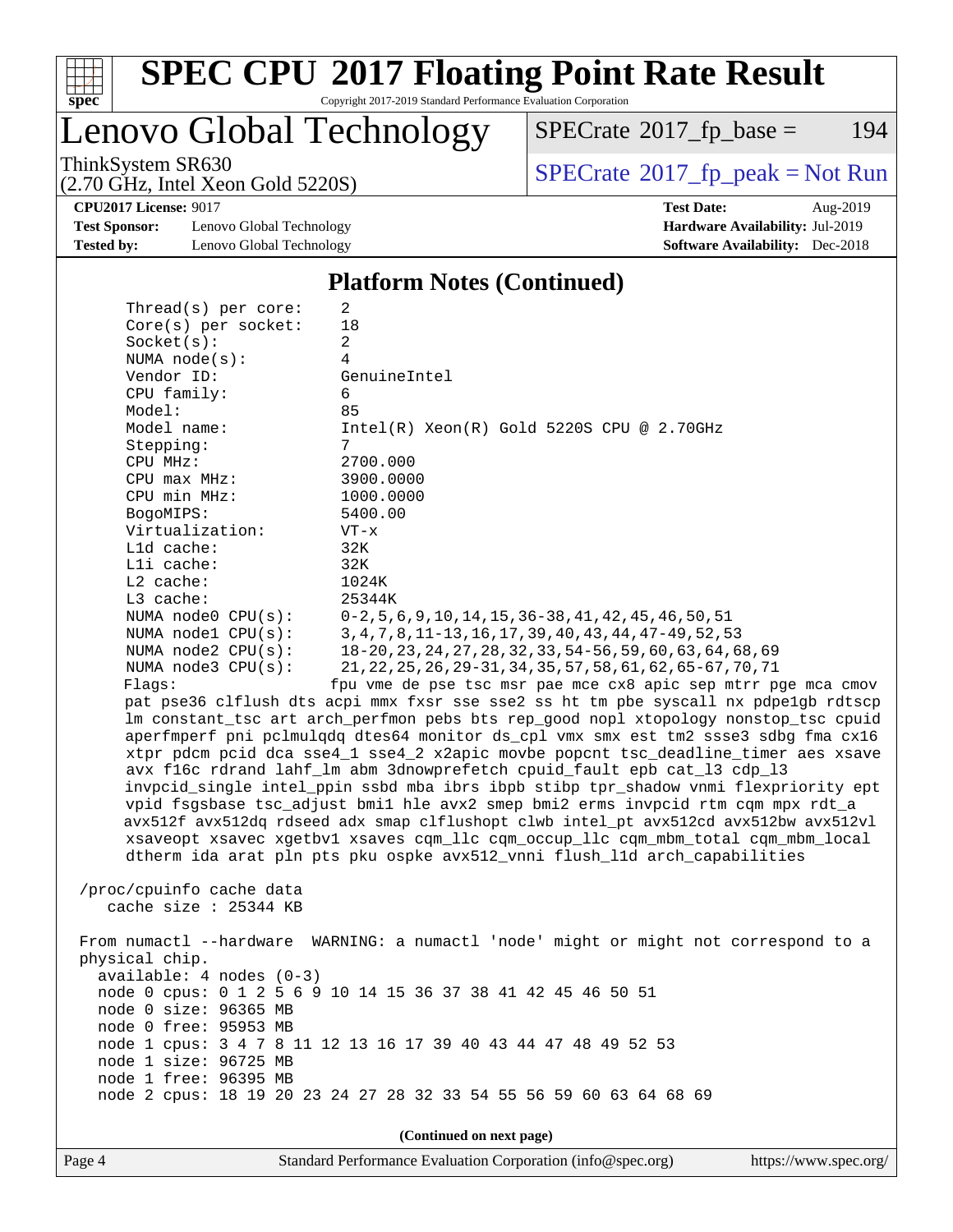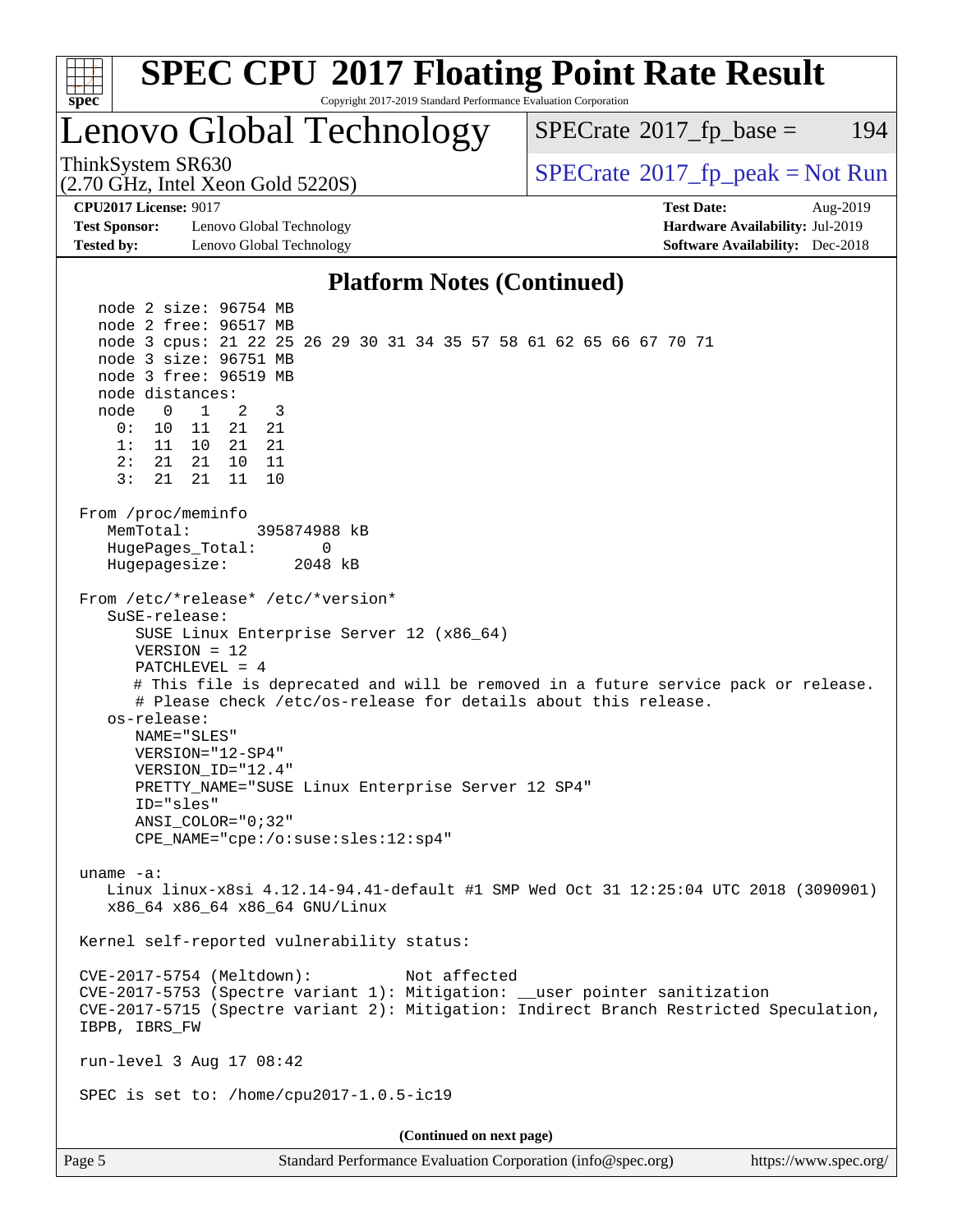

------------------------------------------------------------------------------

Intel(R)  $C++$  Intel(R) 64 Compiler for applications running on Intel(R) 64,

**(Continued on next page)**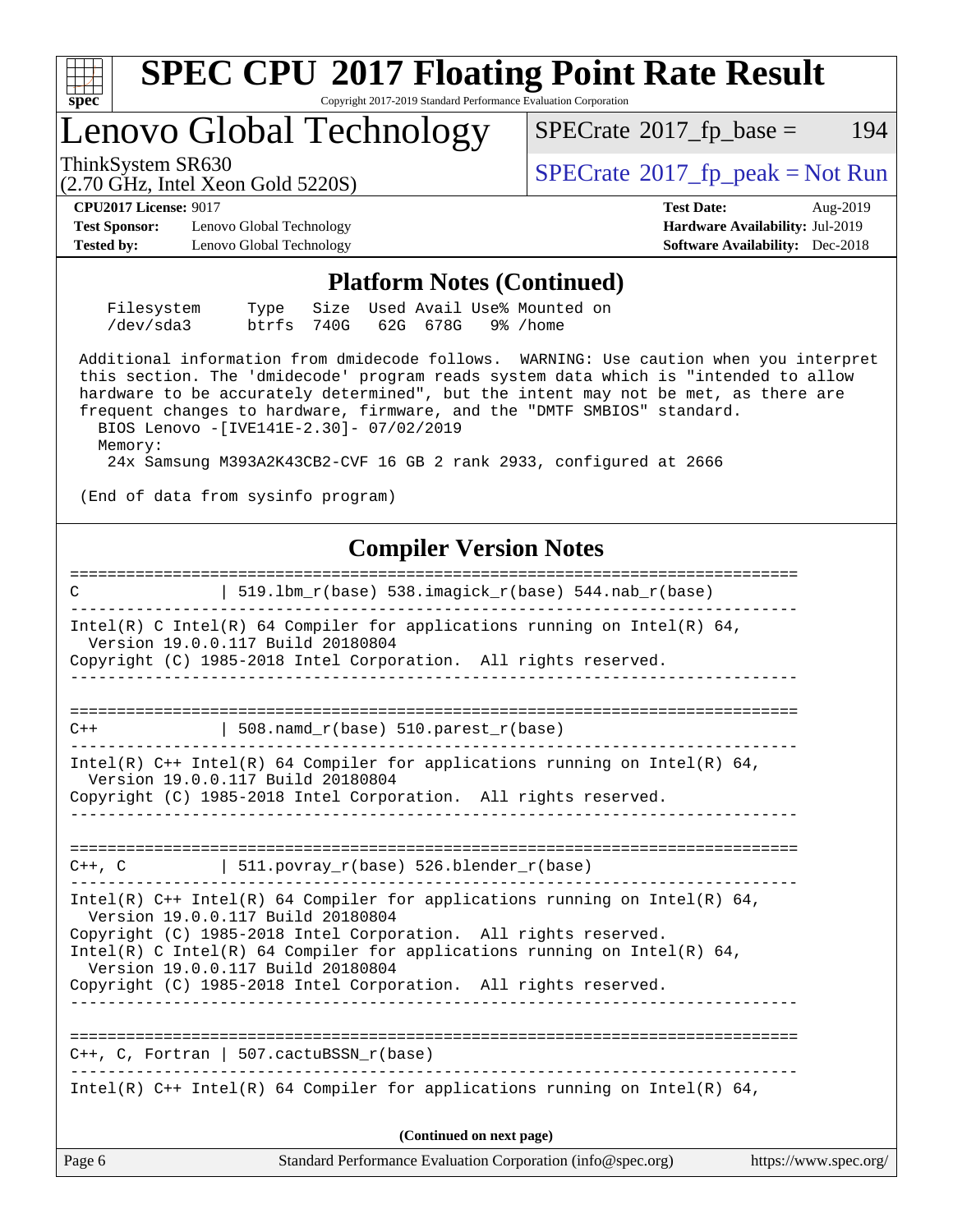

# **[SPEC CPU](http://www.spec.org/auto/cpu2017/Docs/result-fields.html#SPECCPU2017FloatingPointRateResult)[2017 Floating Point Rate Result](http://www.spec.org/auto/cpu2017/Docs/result-fields.html#SPECCPU2017FloatingPointRateResult)**

Copyright 2017-2019 Standard Performance Evaluation Corporation

### Lenovo Global Technology

 $SPECTate@2017_fp\_base = 194$ 

(2.70 GHz, Intel Xeon Gold 5220S)

ThinkSystem SR630<br>  $(2.70 \text{ GHz}_{\text{1.1}})$  [SPECrate](http://www.spec.org/auto/cpu2017/Docs/result-fields.html#SPECrate2017fppeak)®[2017\\_fp\\_peak = N](http://www.spec.org/auto/cpu2017/Docs/result-fields.html#SPECrate2017fppeak)ot Run

**[Test Sponsor:](http://www.spec.org/auto/cpu2017/Docs/result-fields.html#TestSponsor)** Lenovo Global Technology **[Hardware Availability:](http://www.spec.org/auto/cpu2017/Docs/result-fields.html#HardwareAvailability)** Jul-2019 **[Tested by:](http://www.spec.org/auto/cpu2017/Docs/result-fields.html#Testedby)** Lenovo Global Technology **[Software Availability:](http://www.spec.org/auto/cpu2017/Docs/result-fields.html#SoftwareAvailability)** Dec-2018

**[CPU2017 License:](http://www.spec.org/auto/cpu2017/Docs/result-fields.html#CPU2017License)** 9017 **[Test Date:](http://www.spec.org/auto/cpu2017/Docs/result-fields.html#TestDate)** Aug-2019

#### **[Compiler Version Notes \(Continued\)](http://www.spec.org/auto/cpu2017/Docs/result-fields.html#CompilerVersionNotes)**

| Version 19.0.0.117 Build 20180804<br>Copyright (C) 1985-2018 Intel Corporation. All rights reserved.<br>Intel(R) C Intel(R) 64 Compiler for applications running on Intel(R) 64,<br>Version 19.0.0.117 Build 20180804<br>Copyright (C) 1985-2018 Intel Corporation. All rights reserved.<br>Intel(R) Fortran Intel(R) 64 Compiler for applications running on Intel(R)<br>64, Version 19.0.0.117 Build 20180804<br>Copyright (C) 1985-2018 Intel Corporation. All rights reserved. |
|------------------------------------------------------------------------------------------------------------------------------------------------------------------------------------------------------------------------------------------------------------------------------------------------------------------------------------------------------------------------------------------------------------------------------------------------------------------------------------|
| Fortran 		   503.bwaves_r(base) 549.fotonik3d_r(base) 554.roms_r(base)                                                                                                                                                                                                                                                                                                                                                                                                             |
| Intel(R) Fortran Intel(R) 64 Compiler for applications running on Intel(R)<br>64, Version 19.0.0.117 Build 20180804<br>Copyright (C) 1985-2018 Intel Corporation. All rights reserved.                                                                                                                                                                                                                                                                                             |
| Fortran, C $\vert$ 521.wrf r(base) 527.cam4 r(base)                                                                                                                                                                                                                                                                                                                                                                                                                                |
| $Intel(R)$ Fortran Intel(R) 64 Compiler for applications running on Intel(R)<br>64, Version 19.0.0.117 Build 20180804<br>Copyright (C) 1985-2018 Intel Corporation. All rights reserved.<br>Intel(R) C Intel(R) 64 Compiler for applications running on Intel(R) 64,<br>Version 19.0.0.117 Build 20180804<br>Copyright (C) 1985-2018 Intel Corporation. All rights reserved.                                                                                                       |

### **[Base Compiler Invocation](http://www.spec.org/auto/cpu2017/Docs/result-fields.html#BaseCompilerInvocation)**

[C benchmarks](http://www.spec.org/auto/cpu2017/Docs/result-fields.html#Cbenchmarks): [icc -m64 -std=c11](http://www.spec.org/cpu2017/results/res2019q3/cpu2017-20190819-17056.flags.html#user_CCbase_intel_icc_64bit_c11_33ee0cdaae7deeeab2a9725423ba97205ce30f63b9926c2519791662299b76a0318f32ddfffdc46587804de3178b4f9328c46fa7c2b0cd779d7a61945c91cd35)

| $C_{++}$ benchmarks: |  |  |  |  |
|----------------------|--|--|--|--|
| icpc -m64            |  |  |  |  |

[Fortran benchmarks](http://www.spec.org/auto/cpu2017/Docs/result-fields.html#Fortranbenchmarks): [ifort -m64](http://www.spec.org/cpu2017/results/res2019q3/cpu2017-20190819-17056.flags.html#user_FCbase_intel_ifort_64bit_24f2bb282fbaeffd6157abe4f878425411749daecae9a33200eee2bee2fe76f3b89351d69a8130dd5949958ce389cf37ff59a95e7a40d588e8d3a57e0c3fd751)

[Benchmarks using both Fortran and C](http://www.spec.org/auto/cpu2017/Docs/result-fields.html#BenchmarksusingbothFortranandC): [ifort -m64](http://www.spec.org/cpu2017/results/res2019q3/cpu2017-20190819-17056.flags.html#user_CC_FCbase_intel_ifort_64bit_24f2bb282fbaeffd6157abe4f878425411749daecae9a33200eee2bee2fe76f3b89351d69a8130dd5949958ce389cf37ff59a95e7a40d588e8d3a57e0c3fd751) [icc -m64 -std=c11](http://www.spec.org/cpu2017/results/res2019q3/cpu2017-20190819-17056.flags.html#user_CC_FCbase_intel_icc_64bit_c11_33ee0cdaae7deeeab2a9725423ba97205ce30f63b9926c2519791662299b76a0318f32ddfffdc46587804de3178b4f9328c46fa7c2b0cd779d7a61945c91cd35)

[Benchmarks using both C and C++](http://www.spec.org/auto/cpu2017/Docs/result-fields.html#BenchmarksusingbothCandCXX): [icpc -m64](http://www.spec.org/cpu2017/results/res2019q3/cpu2017-20190819-17056.flags.html#user_CC_CXXbase_intel_icpc_64bit_4ecb2543ae3f1412ef961e0650ca070fec7b7afdcd6ed48761b84423119d1bf6bdf5cad15b44d48e7256388bc77273b966e5eb805aefd121eb22e9299b2ec9d9) [icc -m64 -std=c11](http://www.spec.org/cpu2017/results/res2019q3/cpu2017-20190819-17056.flags.html#user_CC_CXXbase_intel_icc_64bit_c11_33ee0cdaae7deeeab2a9725423ba97205ce30f63b9926c2519791662299b76a0318f32ddfffdc46587804de3178b4f9328c46fa7c2b0cd779d7a61945c91cd35)

**(Continued on next page)**

Page 7 Standard Performance Evaluation Corporation [\(info@spec.org\)](mailto:info@spec.org) <https://www.spec.org/>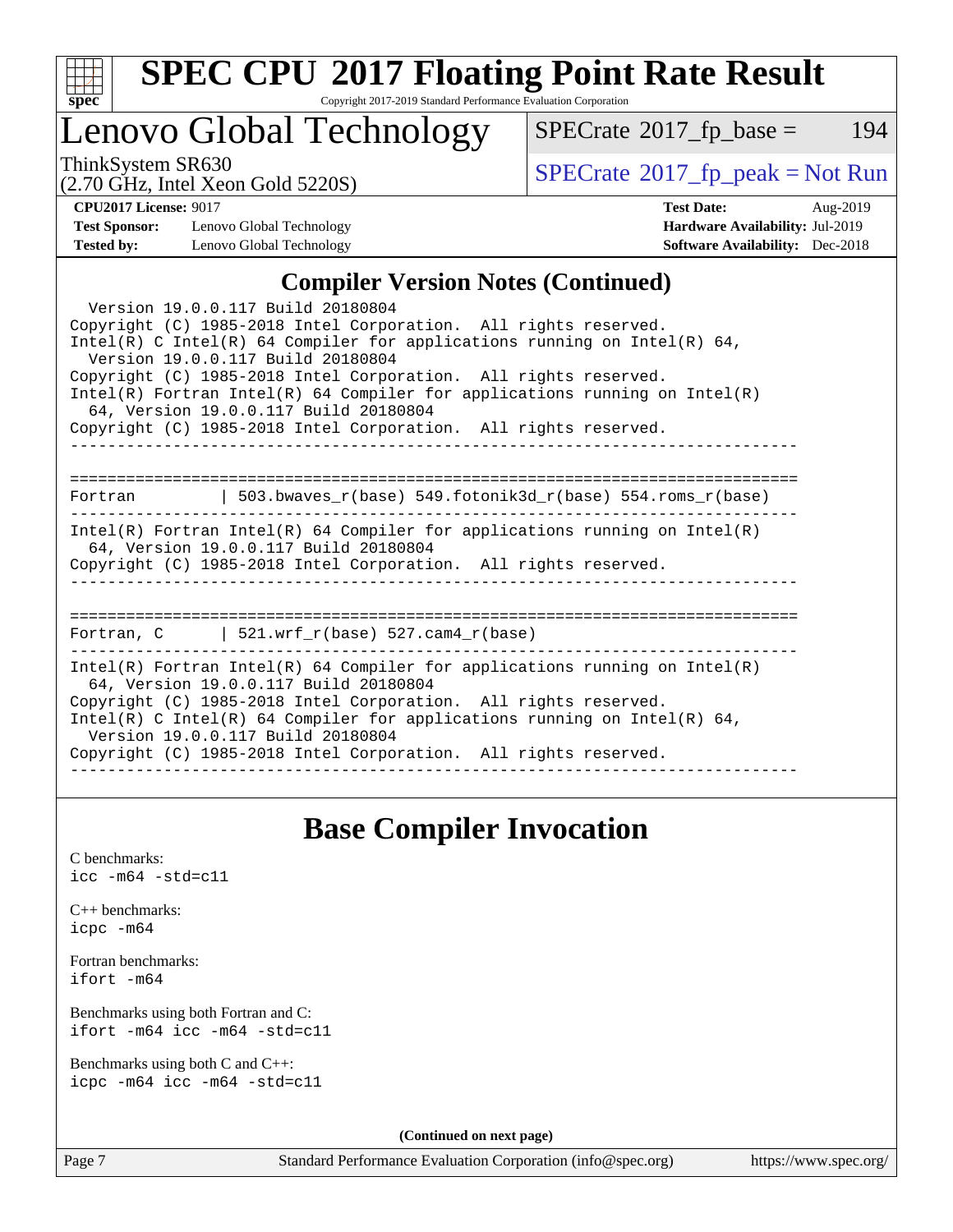

#### **[SPEC CPU](http://www.spec.org/auto/cpu2017/Docs/result-fields.html#SPECCPU2017FloatingPointRateResult)[2017 Floating Point Rate Result](http://www.spec.org/auto/cpu2017/Docs/result-fields.html#SPECCPU2017FloatingPointRateResult)** Copyright 2017-2019 Standard Performance Evaluation Corporation

# Lenovo Global Technology

 $SPECTate$ <sup>®</sup>[2017\\_fp\\_base =](http://www.spec.org/auto/cpu2017/Docs/result-fields.html#SPECrate2017fpbase) 194

(2.70 GHz, Intel Xeon Gold 5220S)

ThinkSystem SR630<br>  $SPECTI<sub>2</sub> Total Score  
SPECTI<sub>2</sub> Total Score$ 

**[Test Sponsor:](http://www.spec.org/auto/cpu2017/Docs/result-fields.html#TestSponsor)** Lenovo Global Technology **[Hardware Availability:](http://www.spec.org/auto/cpu2017/Docs/result-fields.html#HardwareAvailability)** Jul-2019 **[Tested by:](http://www.spec.org/auto/cpu2017/Docs/result-fields.html#Testedby)** Lenovo Global Technology **[Software Availability:](http://www.spec.org/auto/cpu2017/Docs/result-fields.html#SoftwareAvailability)** Dec-2018

**[CPU2017 License:](http://www.spec.org/auto/cpu2017/Docs/result-fields.html#CPU2017License)** 9017 **[Test Date:](http://www.spec.org/auto/cpu2017/Docs/result-fields.html#TestDate)** Aug-2019

### **[Base Compiler Invocation \(Continued\)](http://www.spec.org/auto/cpu2017/Docs/result-fields.html#BaseCompilerInvocation)**

[Benchmarks using Fortran, C, and C++:](http://www.spec.org/auto/cpu2017/Docs/result-fields.html#BenchmarksusingFortranCandCXX) [icpc -m64](http://www.spec.org/cpu2017/results/res2019q3/cpu2017-20190819-17056.flags.html#user_CC_CXX_FCbase_intel_icpc_64bit_4ecb2543ae3f1412ef961e0650ca070fec7b7afdcd6ed48761b84423119d1bf6bdf5cad15b44d48e7256388bc77273b966e5eb805aefd121eb22e9299b2ec9d9) [icc -m64 -std=c11](http://www.spec.org/cpu2017/results/res2019q3/cpu2017-20190819-17056.flags.html#user_CC_CXX_FCbase_intel_icc_64bit_c11_33ee0cdaae7deeeab2a9725423ba97205ce30f63b9926c2519791662299b76a0318f32ddfffdc46587804de3178b4f9328c46fa7c2b0cd779d7a61945c91cd35) [ifort -m64](http://www.spec.org/cpu2017/results/res2019q3/cpu2017-20190819-17056.flags.html#user_CC_CXX_FCbase_intel_ifort_64bit_24f2bb282fbaeffd6157abe4f878425411749daecae9a33200eee2bee2fe76f3b89351d69a8130dd5949958ce389cf37ff59a95e7a40d588e8d3a57e0c3fd751)

### **[Base Portability Flags](http://www.spec.org/auto/cpu2017/Docs/result-fields.html#BasePortabilityFlags)**

 503.bwaves\_r: [-DSPEC\\_LP64](http://www.spec.org/cpu2017/results/res2019q3/cpu2017-20190819-17056.flags.html#suite_basePORTABILITY503_bwaves_r_DSPEC_LP64) 507.cactuBSSN\_r: [-DSPEC\\_LP64](http://www.spec.org/cpu2017/results/res2019q3/cpu2017-20190819-17056.flags.html#suite_basePORTABILITY507_cactuBSSN_r_DSPEC_LP64) 508.namd\_r: [-DSPEC\\_LP64](http://www.spec.org/cpu2017/results/res2019q3/cpu2017-20190819-17056.flags.html#suite_basePORTABILITY508_namd_r_DSPEC_LP64) 510.parest\_r: [-DSPEC\\_LP64](http://www.spec.org/cpu2017/results/res2019q3/cpu2017-20190819-17056.flags.html#suite_basePORTABILITY510_parest_r_DSPEC_LP64) 511.povray\_r: [-DSPEC\\_LP64](http://www.spec.org/cpu2017/results/res2019q3/cpu2017-20190819-17056.flags.html#suite_basePORTABILITY511_povray_r_DSPEC_LP64) 519.lbm\_r: [-DSPEC\\_LP64](http://www.spec.org/cpu2017/results/res2019q3/cpu2017-20190819-17056.flags.html#suite_basePORTABILITY519_lbm_r_DSPEC_LP64) 521.wrf\_r: [-DSPEC\\_LP64](http://www.spec.org/cpu2017/results/res2019q3/cpu2017-20190819-17056.flags.html#suite_basePORTABILITY521_wrf_r_DSPEC_LP64) [-DSPEC\\_CASE\\_FLAG](http://www.spec.org/cpu2017/results/res2019q3/cpu2017-20190819-17056.flags.html#b521.wrf_r_baseCPORTABILITY_DSPEC_CASE_FLAG) [-convert big\\_endian](http://www.spec.org/cpu2017/results/res2019q3/cpu2017-20190819-17056.flags.html#user_baseFPORTABILITY521_wrf_r_convert_big_endian_c3194028bc08c63ac5d04de18c48ce6d347e4e562e8892b8bdbdc0214820426deb8554edfa529a3fb25a586e65a3d812c835984020483e7e73212c4d31a38223) 526.blender\_r: [-DSPEC\\_LP64](http://www.spec.org/cpu2017/results/res2019q3/cpu2017-20190819-17056.flags.html#suite_basePORTABILITY526_blender_r_DSPEC_LP64) [-DSPEC\\_LINUX](http://www.spec.org/cpu2017/results/res2019q3/cpu2017-20190819-17056.flags.html#b526.blender_r_baseCPORTABILITY_DSPEC_LINUX) [-funsigned-char](http://www.spec.org/cpu2017/results/res2019q3/cpu2017-20190819-17056.flags.html#user_baseCPORTABILITY526_blender_r_force_uchar_40c60f00ab013830e2dd6774aeded3ff59883ba5a1fc5fc14077f794d777847726e2a5858cbc7672e36e1b067e7e5c1d9a74f7176df07886a243d7cc18edfe67) 527.cam4\_r: [-DSPEC\\_LP64](http://www.spec.org/cpu2017/results/res2019q3/cpu2017-20190819-17056.flags.html#suite_basePORTABILITY527_cam4_r_DSPEC_LP64) [-DSPEC\\_CASE\\_FLAG](http://www.spec.org/cpu2017/results/res2019q3/cpu2017-20190819-17056.flags.html#b527.cam4_r_baseCPORTABILITY_DSPEC_CASE_FLAG) 538.imagick\_r: [-DSPEC\\_LP64](http://www.spec.org/cpu2017/results/res2019q3/cpu2017-20190819-17056.flags.html#suite_basePORTABILITY538_imagick_r_DSPEC_LP64) 544.nab\_r: [-DSPEC\\_LP64](http://www.spec.org/cpu2017/results/res2019q3/cpu2017-20190819-17056.flags.html#suite_basePORTABILITY544_nab_r_DSPEC_LP64) 549.fotonik3d\_r: [-DSPEC\\_LP64](http://www.spec.org/cpu2017/results/res2019q3/cpu2017-20190819-17056.flags.html#suite_basePORTABILITY549_fotonik3d_r_DSPEC_LP64) 554.roms\_r: [-DSPEC\\_LP64](http://www.spec.org/cpu2017/results/res2019q3/cpu2017-20190819-17056.flags.html#suite_basePORTABILITY554_roms_r_DSPEC_LP64)

### **[Base Optimization Flags](http://www.spec.org/auto/cpu2017/Docs/result-fields.html#BaseOptimizationFlags)**

```
C benchmarks: 
-xCORE-AVX2 -ipo -O3 -no-prec-div -qopt-prefetch -ffinite-math-only
-qopt-mem-layout-trans=3
C++ benchmarks: 
-xCORE-AVX2 -ipo -O3 -no-prec-div -qopt-prefetch -ffinite-math-only
-qopt-mem-layout-trans=3
Fortran benchmarks: 
-xCORE-AVX2 -ipo -O3 -no-prec-div -qopt-prefetch -ffinite-math-only
-qopt-mem-layout-trans=3 -auto -nostandard-realloc-lhs
-align array32byte
Benchmarks using both Fortran and C: 
-xCORE-AVX2 -ipo -O3 -no-prec-div -qopt-prefetch -ffinite-math-only
-qopt-mem-layout-trans=3 -auto -nostandard-realloc-lhs
-align array32byte
Benchmarks using both C and C++: 
-xCORE-AVX2 -ipo -O3 -no-prec-div -qopt-prefetch -ffinite-math-only
-qopt-mem-layout-trans=3
                                      (Continued on next page)
```